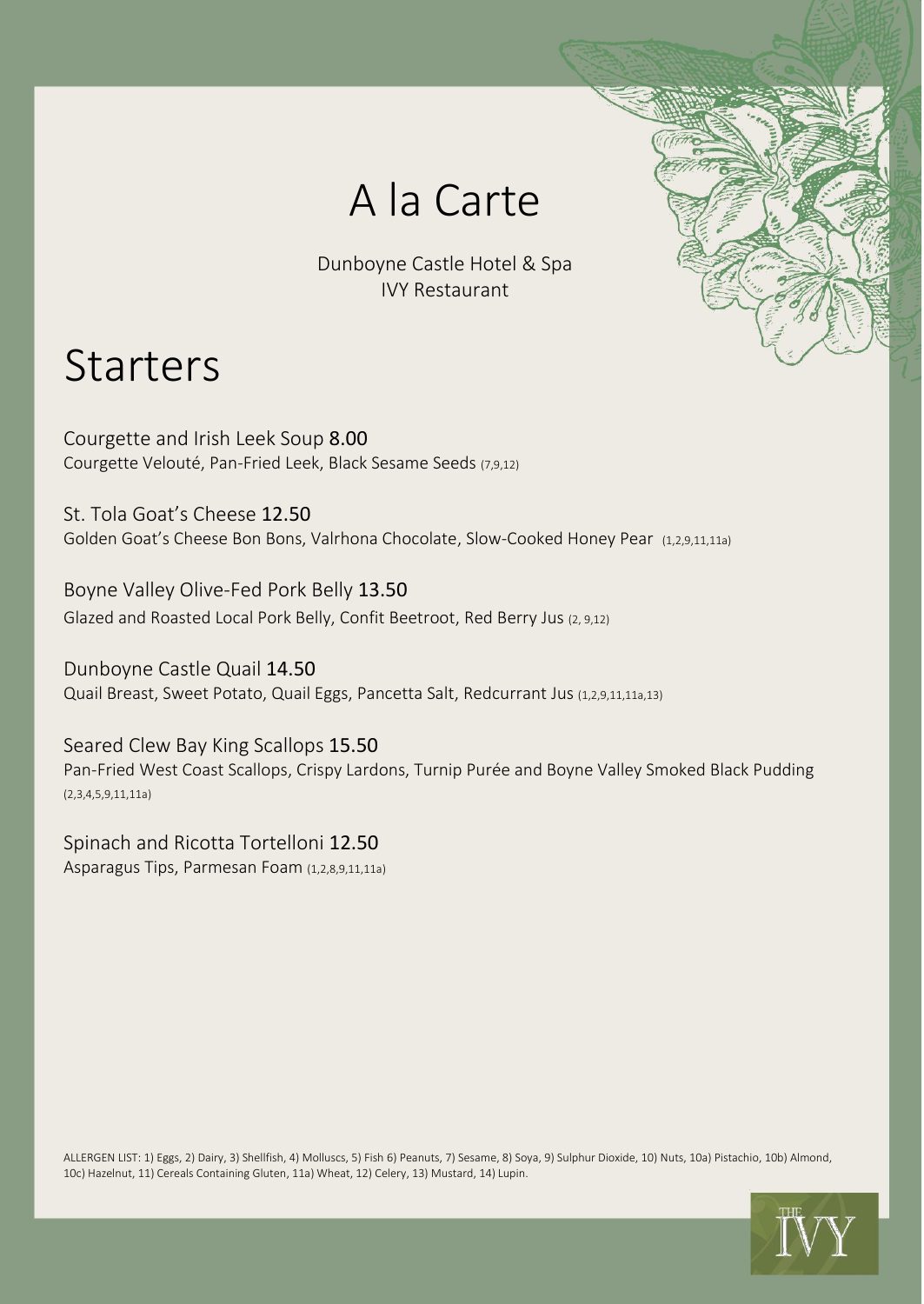## A la Carte

Dunboyne Castle Hotel & Spa IVY Restaurant

# Mains

28 Day Dry Aged Fillet of Beef 38.50 7oz Irish Angus Beef, Celeriac and Truffle Purée, Oyster Mushrooms, Duck Fat Fondant, Black Garlic Butter, Teeling Whiskey Smoked Sea Salt (2,9,12)

#### Barbary Duck Breast 28.50

Lemon and Honey Local Duck, Roast Vegetable Ratatouille, Raspberry and Jalapeno Sauce (2,9,,12)

#### Corn-Fed Chicken Supreme 26.50

Crème Fraiche and Nduja Stuffed Local Chicken, Wild Spinach and Raisin Croquette, Chorizo Velouté (1,2,9,11,11a,12)

Carlingford Bay Halibut 28.50 Pan-Roasted Fillet of Halibut, Fresh Pesto Crust, Saffron Risotto, Roast Tomato and Veal Jus (2,5,6,9,11,11a,12)

Lime and Ginger Cod 26.50 Wild Fillet of Cod, Warm Moroccan Couscous, Braised Cabbage, Kaffir Lime and Ginger Sauce (2,5,9,11,11a,12)

Handmade Rolled Gnocchi 21.00 Sun-dried Tomato and Chickpea Pesto, Fresh Rocket, Parmesan Chips and Toasted Pine Nuts (1,2,6,10,11,11a)

*Above main dishes are served with Creamed Potatoes (2) and Buttered Market Vegetables (2)*

**Additional Side Dishes 4.00 per serving**  Creamed Potatoes (2) Hand Cut Chunky Chips (11a) Battered Onion Rings (1,2,11,11a)

*Please note that all our beef is of Irish origin. Please ask your server for our Vegan Friendly options.*

ALLERGEN LIST: 1) Eggs, 2) Dairy, 3) Shellfish, 4) Molluscs, 5) Fish 6) Peanuts, 7) Sesame, 8) Soya, 9) Sulphur Dioxide, 10) Nuts, 10a) Pistachio, 10b) Almond, 10c) Hazelnut, 11) Cereals Containing Gluten, 11a) Wheat, 12) Celery, 13) Mustard, 14) Lupin.